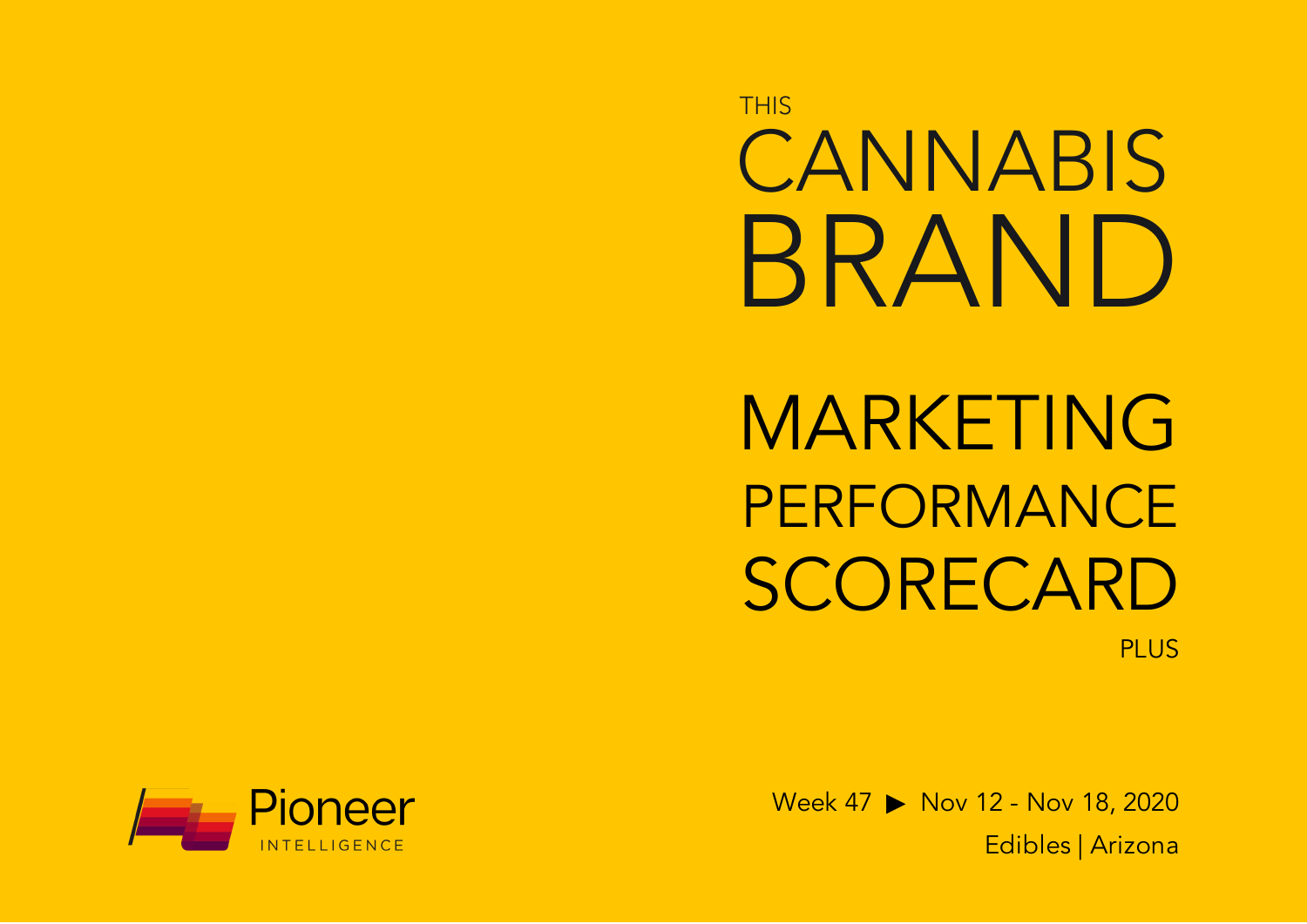# TABLE OF CONTENTS

1. Title P a g e

- 2. Table of Contents
- 3. Master Table (HEAT)
- 4. Social Media Summary (HEAT)
- 5. Social Media Sub Pillars (неат)
- 6. Earned Media Summary (HEAT)
- 7. Earned Media Sub Pillars (HEAT)
- 8. Web Activities Summary (HEAT)
- 9. Web Activities Sub Pillars (HEAT)
- 10. Overall Index Summary (HEAT)
- 11. About Scorecards
- 12. Methodology
- 13. Pillars and Sub Pillars Defined
- 14. Contact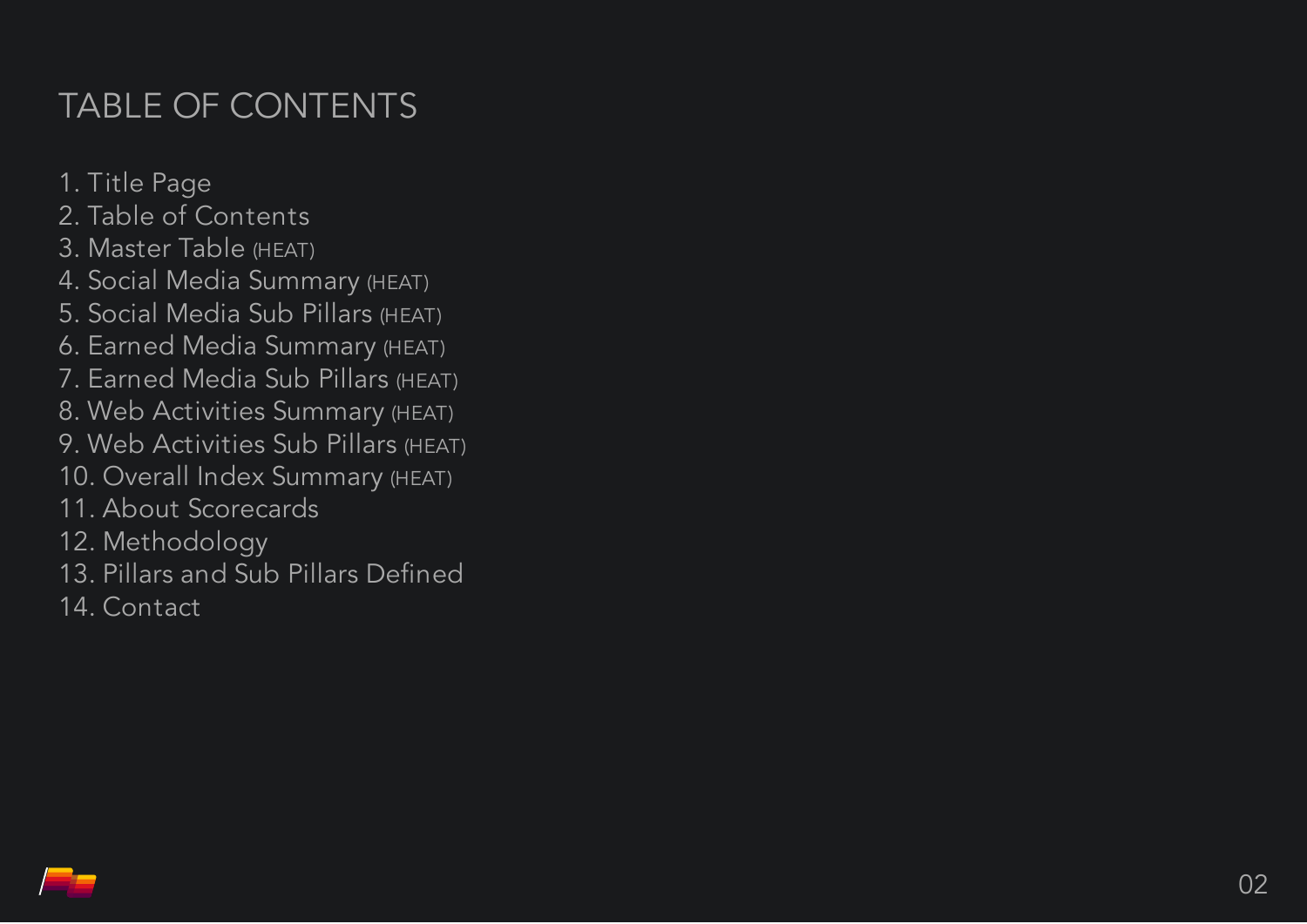THIS CANNABIS BRAND

Master Table Week 47 ▶ Nov 12 - Nov 18, 2020

|                                   |                                                            |            | Social<br>Media               | <b>Earned</b><br><b>Media</b>  |            |          | <b>Web</b><br><b>Activities</b> |            | <b>Overall</b><br><b>Index</b> |
|-----------------------------------|------------------------------------------------------------|------------|-------------------------------|--------------------------------|------------|----------|---------------------------------|------------|--------------------------------|
|                                   | <b>Score</b><br>vs. Week 43                                |            | 500<br>$+13$                  | 219<br>$+29$                   |            |          | 728<br>$+18$                    |            | 535<br>$+18$                   |
| <b>All Brands</b><br>Index        | <b>Week 47</b> - 576 Brands                                |            | <b>MIDDLING</b><br>$#206$ 64% | <b>PRODUCING</b><br>$#165$ 71% |            | #8       | <b>ELITE</b><br>99%             | #83        | <b>PRODUCING</b><br>86%        |
|                                   | Week 43 - 566 Brands                                       | #216       | 62%                           | #186                           | 67%        | #18      | 97%                             | #100       | 82%                            |
| $A\overline{Z}$<br>Index          | Week 47 - 45 Brands<br>Week 43 - 44 Brands                 | #19<br>#21 | 58%<br>51%                    | #20<br>#25                     | 54%<br>43% | #2<br>#5 | 96%<br>89%                      | #12<br>#14 | 73%<br>68%                     |
| <b>Edibles</b><br>Index           | <b>Week 47</b> - 162 Brands<br><b>Week 43</b> - 161 Brands | #59<br>#54 | 64%<br>66%                    | #47<br>#57                     | 71%<br>65% | #4<br>#8 | 98%<br>95%                      | #26<br>#27 | 84%<br>83%                     |
| <b>Edibles</b><br>$A\overline{Z}$ | Week 47 - 20 Brands<br>Week 43 - 19 Brands                 | #9<br>#11  | 55%<br>42%                    | #9<br>#12                      | 55%<br>37% | #2<br>#3 | 90%<br>84%                      | #7<br>#7   | 65%<br>63%                     |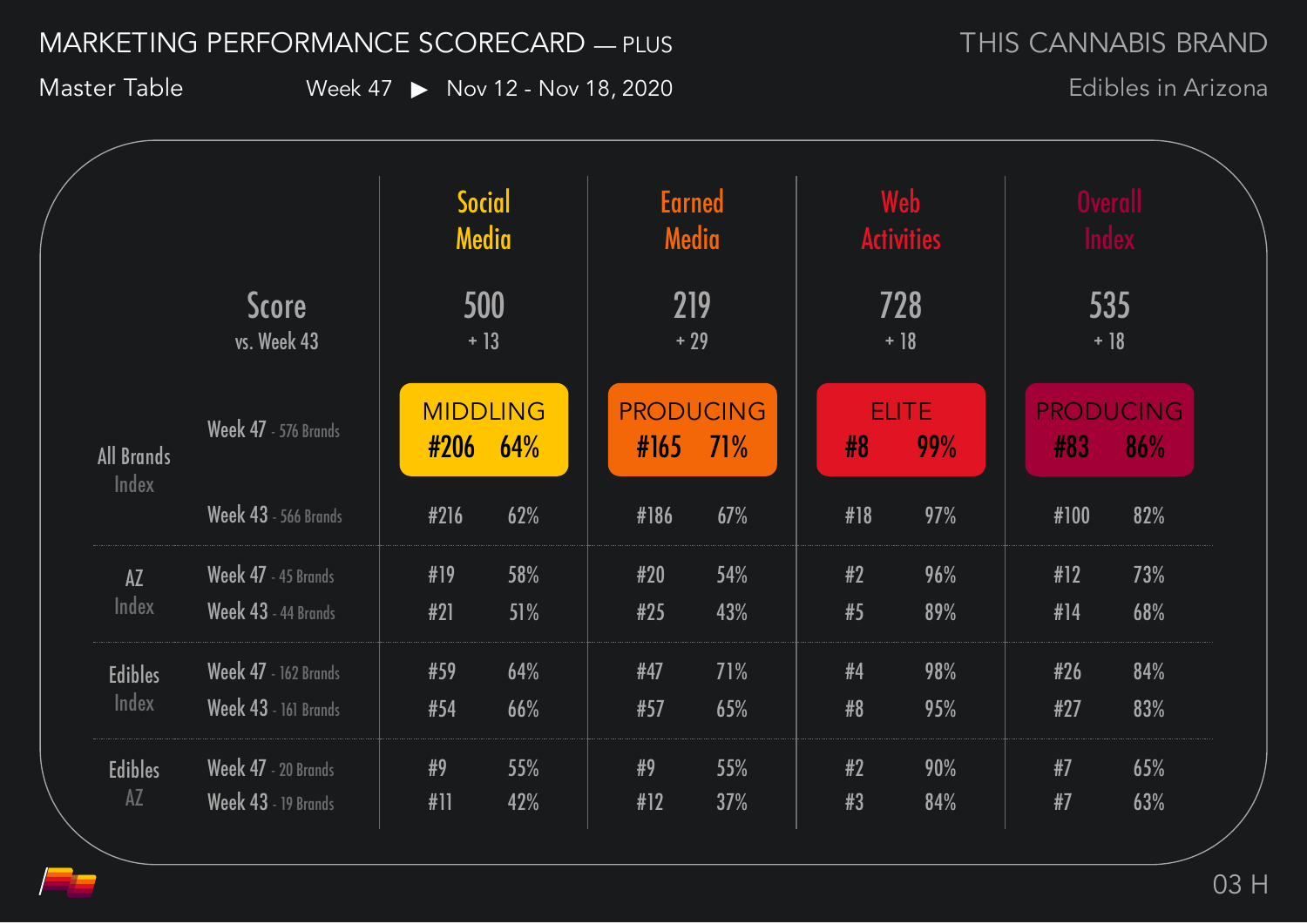THIS CANNABIS BRAND

Social Media Summary Week 47 > Nov 12 - Nov 18, 2020

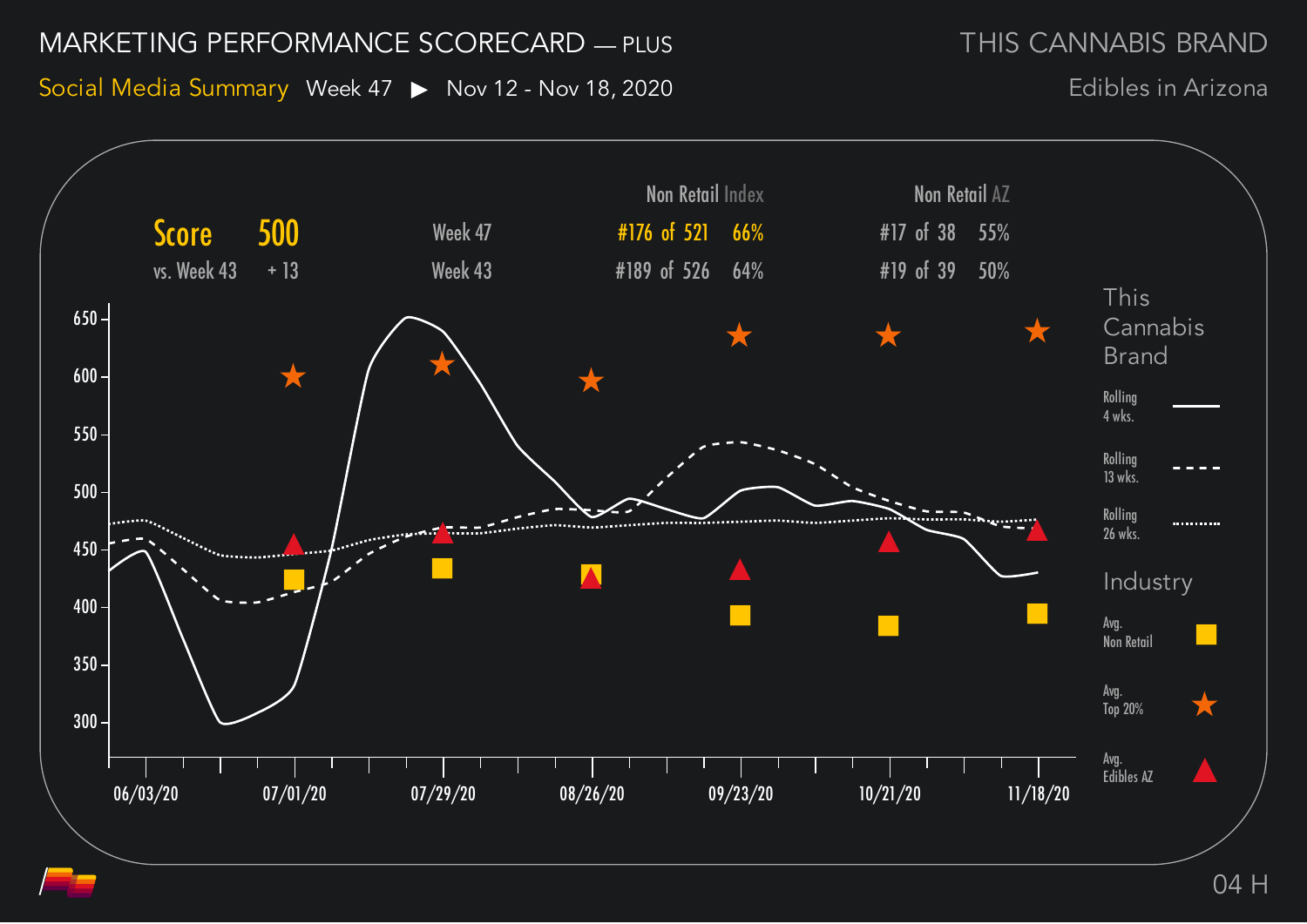Social Media Sub Pillars Week 47 > Nov 12 - Nov 18, 2020

THIS CANNABIS BRAND

|                   | <b>Score</b>                                         | <b>Audience Size</b><br>561 |     |      | <b>Audience Health</b><br>525 |      | <b>Engagement Rate</b><br>494 |  |  |
|-------------------|------------------------------------------------------|-----------------------------|-----|------|-------------------------------|------|-------------------------------|--|--|
|                   | 4 week rolling avg. $\angle$<br>13 week rolling avg. | $\frac{464}{548}$           |     | 469  | $\frac{1}{559}$               |      | 461 475                       |  |  |
| <b>All Brands</b> | <b>Week 47</b> - 576 Brands                          | <b>MIDDLING</b><br>#213     | 63% | #203 | <b>MIDDLING</b><br>65%        | #271 | <b>MIDDLING</b><br>53%        |  |  |
| Index             | <b>Week 43 - 566 Brands</b>                          | #330                        | 42% | #231 | 59%                           | #112 | 80%                           |  |  |
| AZ                | Week 47 - 45 Brands                                  | #19                         | 58% | #20  | 56%                           | #20  | 56%                           |  |  |
| Index             | Week 43 - 44 Brands                                  | #28                         | 36% | #23  | 48%                           | #13  | 70%                           |  |  |
| <b>Edibles</b>    | <b>Week 47</b> - 162 Brands                          | #55                         | 66% | #53  | 67%                           | #87  | 46%                           |  |  |
| Index             | <b>Week 43</b> - 161 Brands                          | #97                         | 40% | #60  | 63%                           | #37  | 77%                           |  |  |
| <b>Edibles</b>    | Week 47 - 20 Brands                                  | #8                          | 60% | #9   | 55%                           | #11  | 45%                           |  |  |
| $A\overline{Z}$   | Week 43 - 19 Brands                                  | #12                         | 37% | #11  | 42%                           | #8   | 58%                           |  |  |
| <b>Non Retail</b> | <b>Week 47</b> - 521 Brands                          | #179                        | 66% | #166 | 68%                           | #239 | 54%                           |  |  |
| <b>Index</b>      | <b>Week 43 - 526 Brands</b>                          | #298                        | 43% | #202 | 62%                           | #105 | 80%                           |  |  |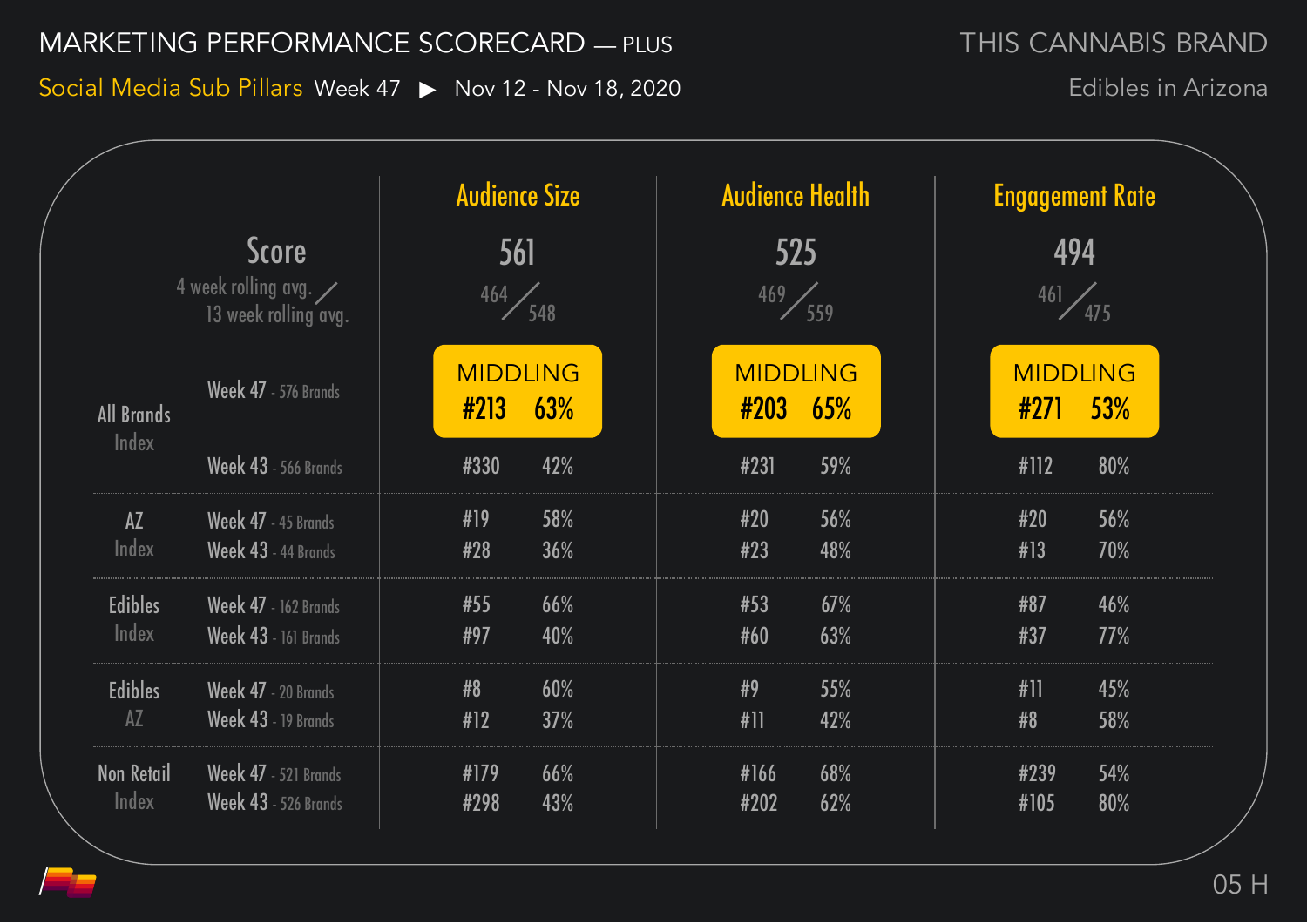Earned Media Summary Week 47 > Nov 12 - Nov 18, 2020

Edibles in Arizona

THIS CANNABIS BRAND

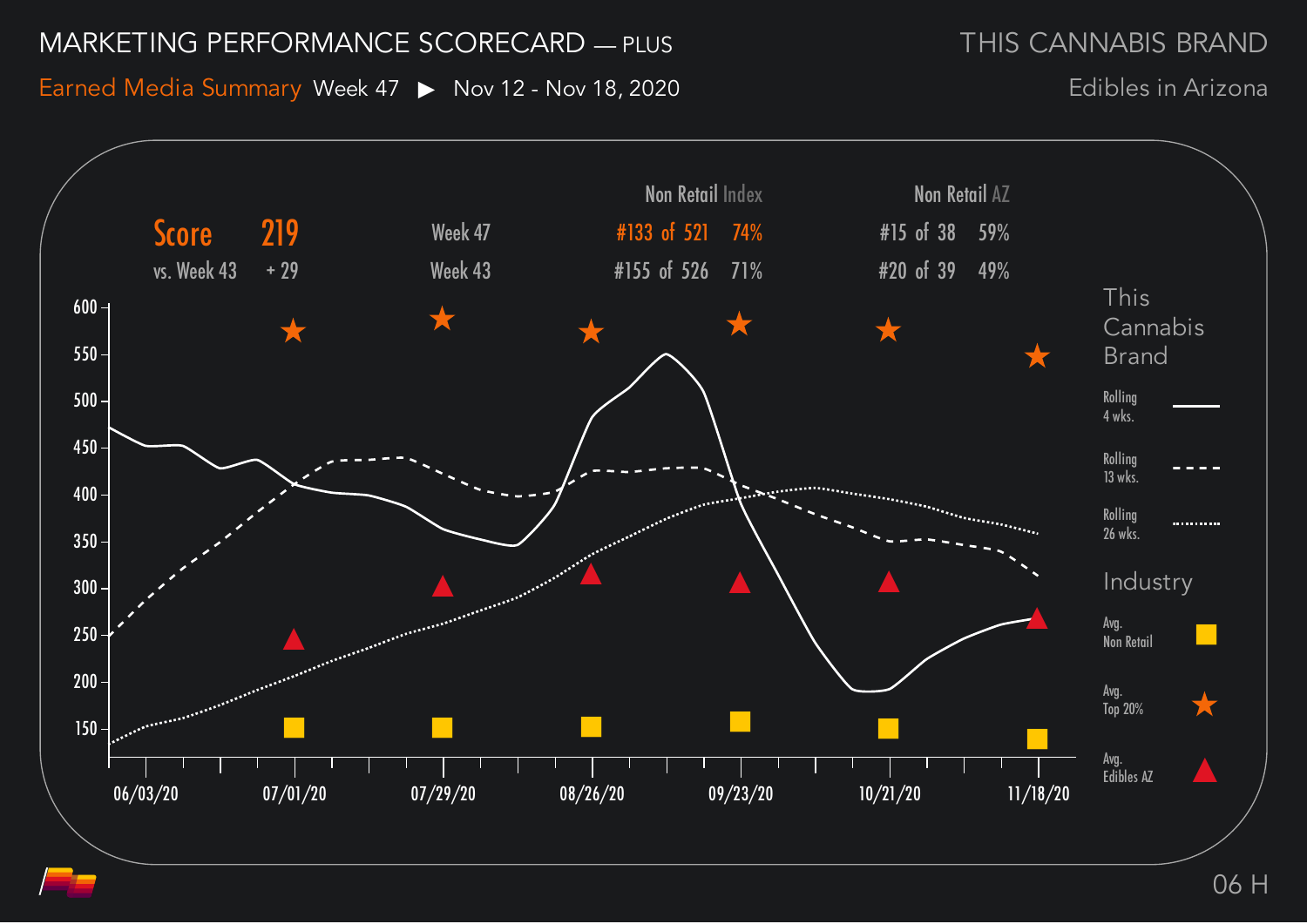Earned Media Sub Pillars Week 47 ▶ Nov 12 - Nov 18, 2020

|                                   |                                                                      | <b>Impact</b>            |            | <b>Social Echo</b>       |                          |            |  |  |
|-----------------------------------|----------------------------------------------------------------------|--------------------------|------------|--------------------------|--------------------------|------------|--|--|
|                                   | <b>Score</b><br>4 week rolling avg. $\angle$<br>13 week rolling avg. | 195<br>$\frac{245}{216}$ |            | 163<br>$\frac{192}{229}$ |                          |            |  |  |
| <b>All Brands</b>                 | <b>Week 47</b> - 576 Brands                                          | <b>PRODUCING</b><br>#140 | <b>76%</b> |                          | <b>PRODUCING</b><br>#173 | 70%        |  |  |
| Index                             | <b>Week 43 - 566 Brands</b>                                          | #380                     | 33%        |                          | #241                     | 57%        |  |  |
| $\overline{AZ}$<br>Index          | Week 47 - 45 Brands<br>Week 43 - 44 Brands                           | #18<br>#33               | 60%<br>24% |                          | #20<br>#27               | 56%<br>39% |  |  |
| <b>Edibles</b><br>Index           | <b>Week 47</b> - 162 Brands<br><b>Week 43 - 161 Brands</b>           | #43<br>#111              | 73%<br>31% |                          | #50<br>#76               | 69%<br>53% |  |  |
| <b>Edibles</b><br>$A\overline{Z}$ | Week 47 - 20 Brands<br><b>Week 43</b> - 19 Brands                    | #8<br>#15                | 60%<br>21% |                          | #8<br>#12                | 60%<br>37% |  |  |
| <b>Non Retail</b><br>Index        | <b>Week 47</b> - 521 Brands<br><b>Week 43</b> - 526 Brands           | #113<br>#346             | 78%<br>34% |                          | #139<br>#209             | 73%<br>60% |  |  |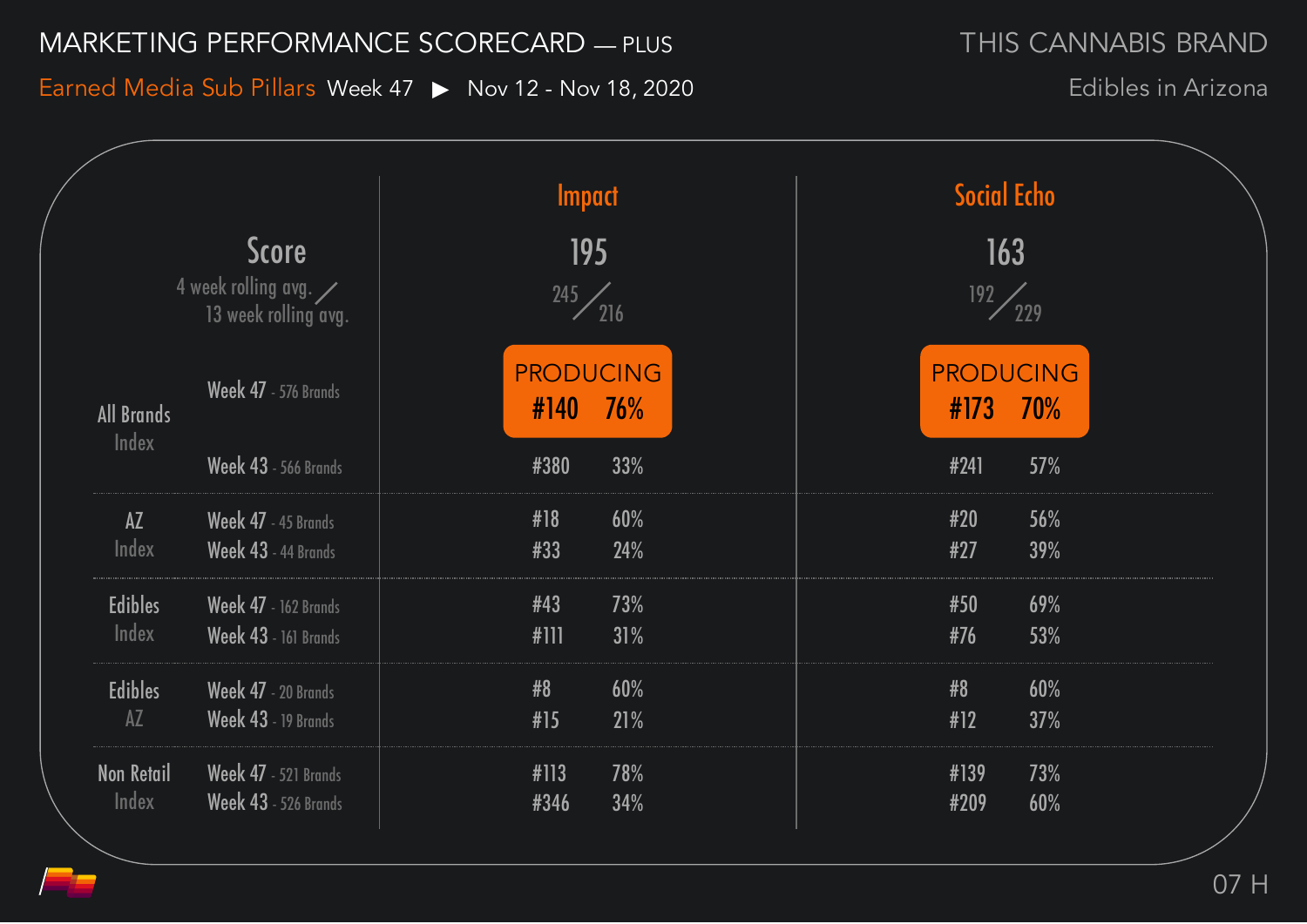THIS CANNABIS BRAND

Web Activities Summary Week 47 ▶ Nov 12 - Nov 18, 2020

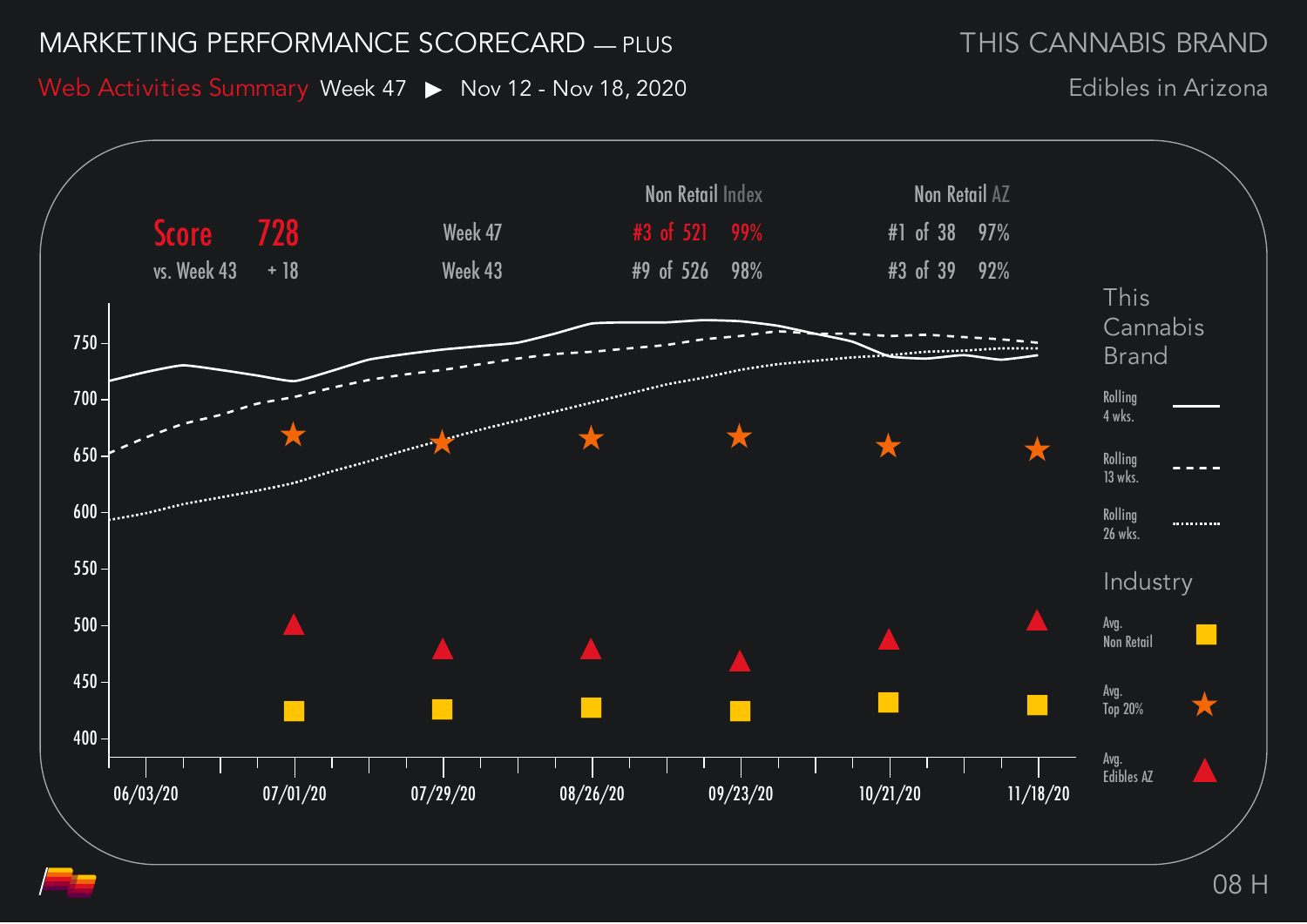Web Activities Sub Pillars Week 47 > Nov 12 - Nov 18, 2020

THIS CANNABIS BRAND

|                                                                      |                                                            | <b>Keywords</b> |                  |                     |  | <b>Backlinks</b><br>609<br>596 624 |            |                       | <b>Traffic</b><br>680<br>$\frac{740}{764}$ |  |            |                       |  |
|----------------------------------------------------------------------|------------------------------------------------------------|-----------------|------------------|---------------------|--|------------------------------------|------------|-----------------------|--------------------------------------------|--|------------|-----------------------|--|
| <b>Score</b><br>4 week rolling avg. $\angle$<br>13 week rolling avg. |                                                            |                 | 894<br>904 / 919 |                     |  |                                    |            |                       |                                            |  |            |                       |  |
| <b>All Brands</b>                                                    | Week 47 - 576 Brands                                       |                 | #4               | <b>ELITE</b><br>99% |  |                                    | #54        | <b>LEADING</b><br>91% |                                            |  | #51        | <b>LEADING</b><br>91% |  |
| Index                                                                | <b>Week 43 - 566 Brands</b>                                |                 | #3               | 99%                 |  |                                    | #62        | 89%                   |                                            |  | #26        | 95%                   |  |
| AZ<br>Index                                                          | Week 47 - 45 Brands<br>Week 43 - 44 Brands                 |                 | #3<br>#1         | 93%<br>98%          |  |                                    | #6<br>#8   | 87%<br>81%            |                                            |  | #7<br>#7   | 84%<br>84%            |  |
| <b>Edibles</b><br>Index                                              | <b>Week 47</b> - 162 Brands<br><b>Week 43</b> - 161 Brands |                 | #2<br>#1         | 99%<br>99%          |  |                                    | #20<br>#21 | 88%<br>87%            |                                            |  | #18<br>#11 | 89%<br>93%            |  |
| <b>Edibles</b><br>$A\overline{Z}$                                    | Week 47 - 20 Brands<br>Week 43 - 19 Brands                 |                 | #2<br>#1         | 90%<br>95%          |  |                                    | #5<br>#5   | 75%<br>74%            |                                            |  | #5<br>#3   | 75%<br>84%            |  |
| <b>Non Retail</b><br>Index                                           | <b>Week 47</b> - 521 Brands<br><b>Week 43</b> - 526 Brands |                 | #3<br>#2         | 99%<br>100%         |  |                                    | #39<br>#53 | 92%<br>90%            |                                            |  | #28<br>#14 | 95%<br>97%            |  |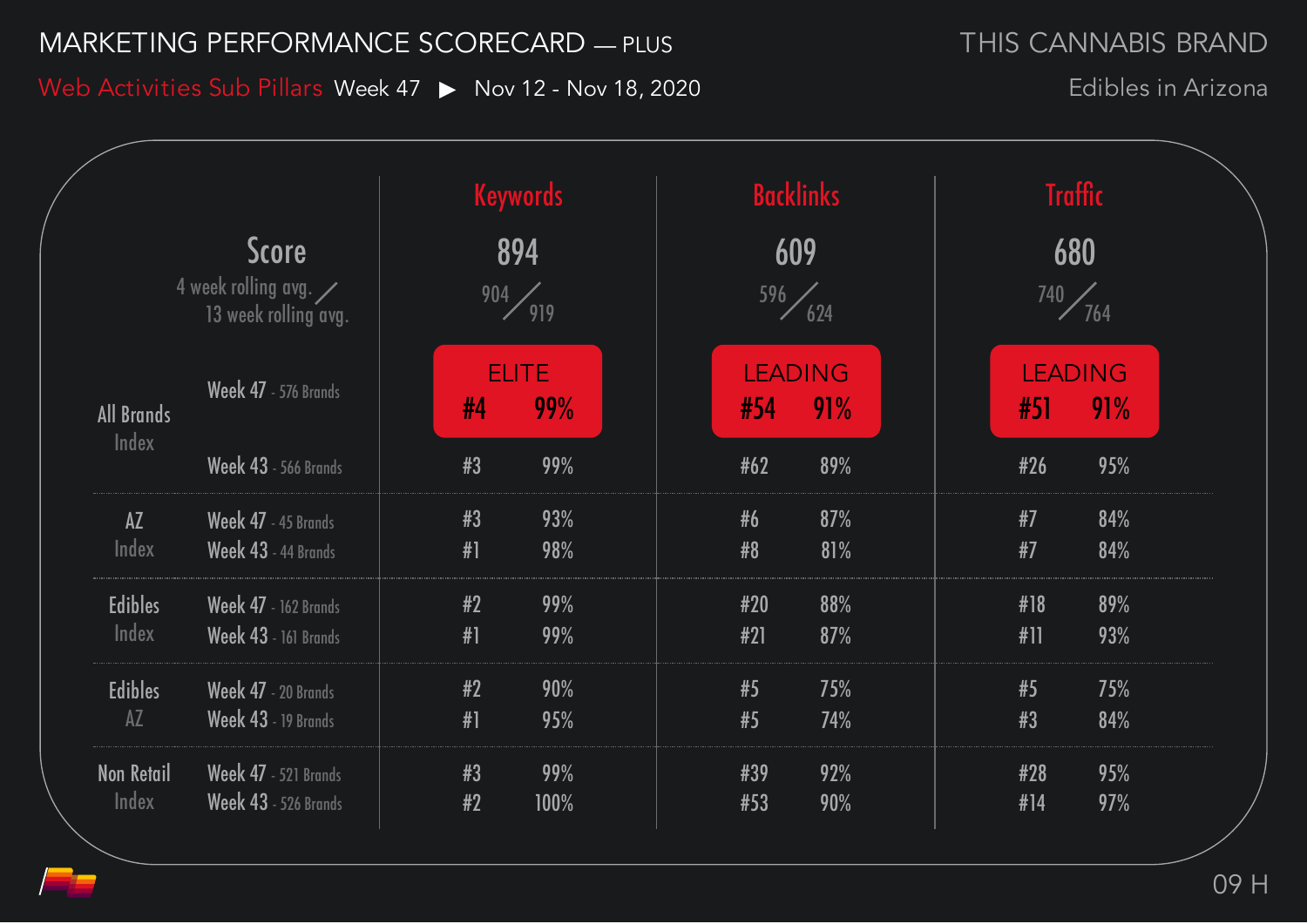Overall Index Summary Week 47 > Nov 12 - Nov 18, 2020

THIS CANNABIS BRAND

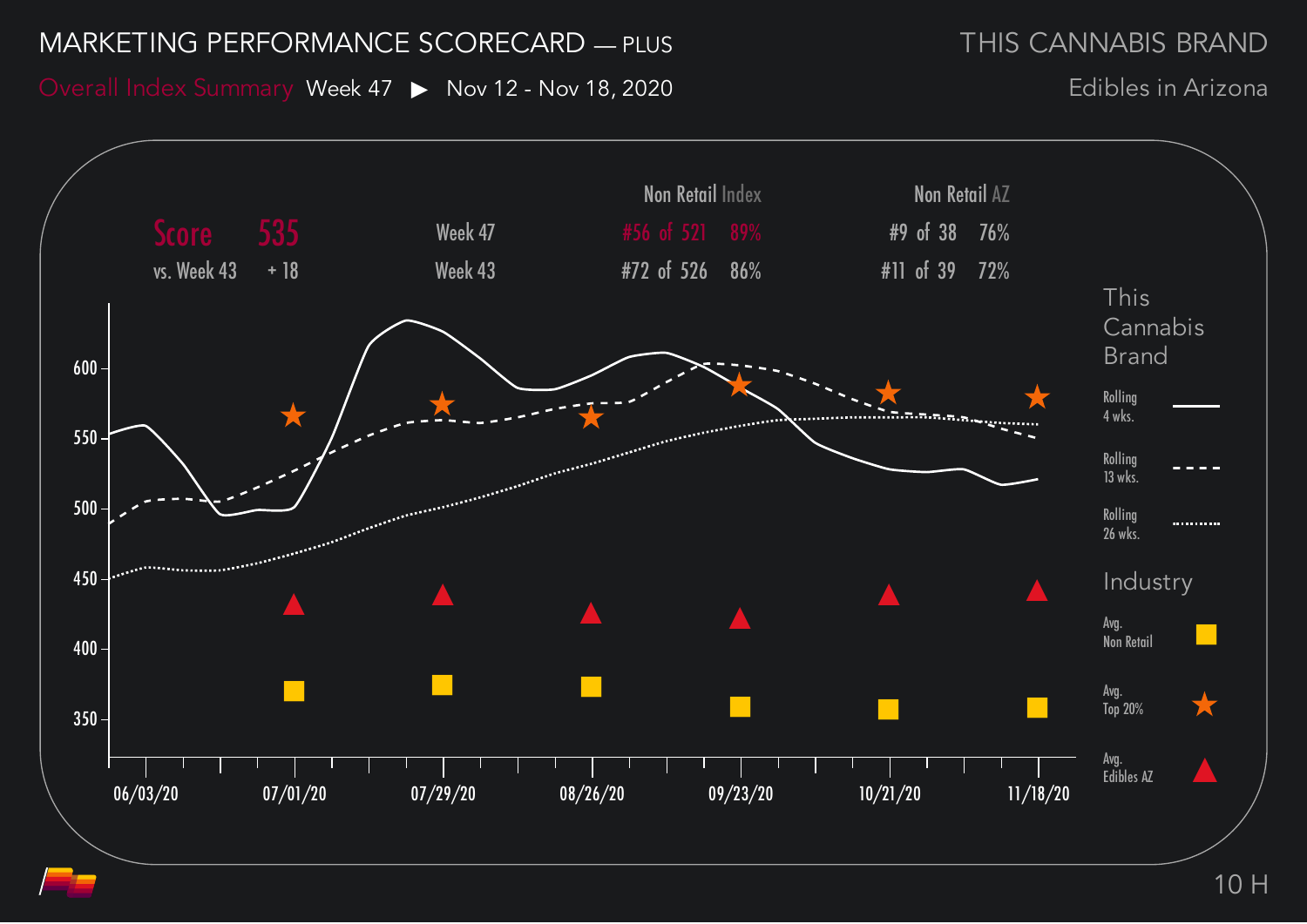# ABOUT MARKETING PERFORMANCE SCORECARDS

Pioneer Intelligence leverages data to benchmark marketing performance of consumer-facing cannabis brands. Our recently launched scorecards are designed to help industry stakeholders improve decision making by presenting actionable data across three pillars: social media, earned media, and webrelated activities. Scorecards are published weekly for each of the more than 550 brands in our active brand pool and are available in Basic, Plus, and Premium formats.

Scorecards are product and state-specific, showing performance trends over time and against different subsets of competitors. For example, if a brand sells concentrates, vapor pens, and edibles in Michigan and Oklahoma, a Pioneer customer can choose the product form and state to see in a report. These selections do not change a brand's scores; they simply designate comparative segments.

Alongside numerical scores, Pioneer assigns a categorical label to indicate a brand's performance relative to all brands in the active brand pool. Labels are ascribed according to the following scale:

| FLITE.           | 96.              |                 | $-100\%$ |
|------------------|------------------|-----------------|----------|
| <b>LEADING</b>   | 91               |                 | $-95%$   |
| <b>PRODUCING</b> | 67               | <b>Contract</b> | -90%     |
| <b>MIDDLING</b>  | 34               | Æ               | 66%      |
| LAGGING          | $\left( \right)$ | e               | 33%      |

Pioneer Intelligence scorecards support a number of industry verticals including brand operators, retail dispensaries, marketing service providers, and investors. We're fired up to take this first step and look forward to iterating our product to support evolving industry needs. For further information, including subscription details, please send an email to: [info@pioneer.buzz](mailto:info@pioneer.buzz)

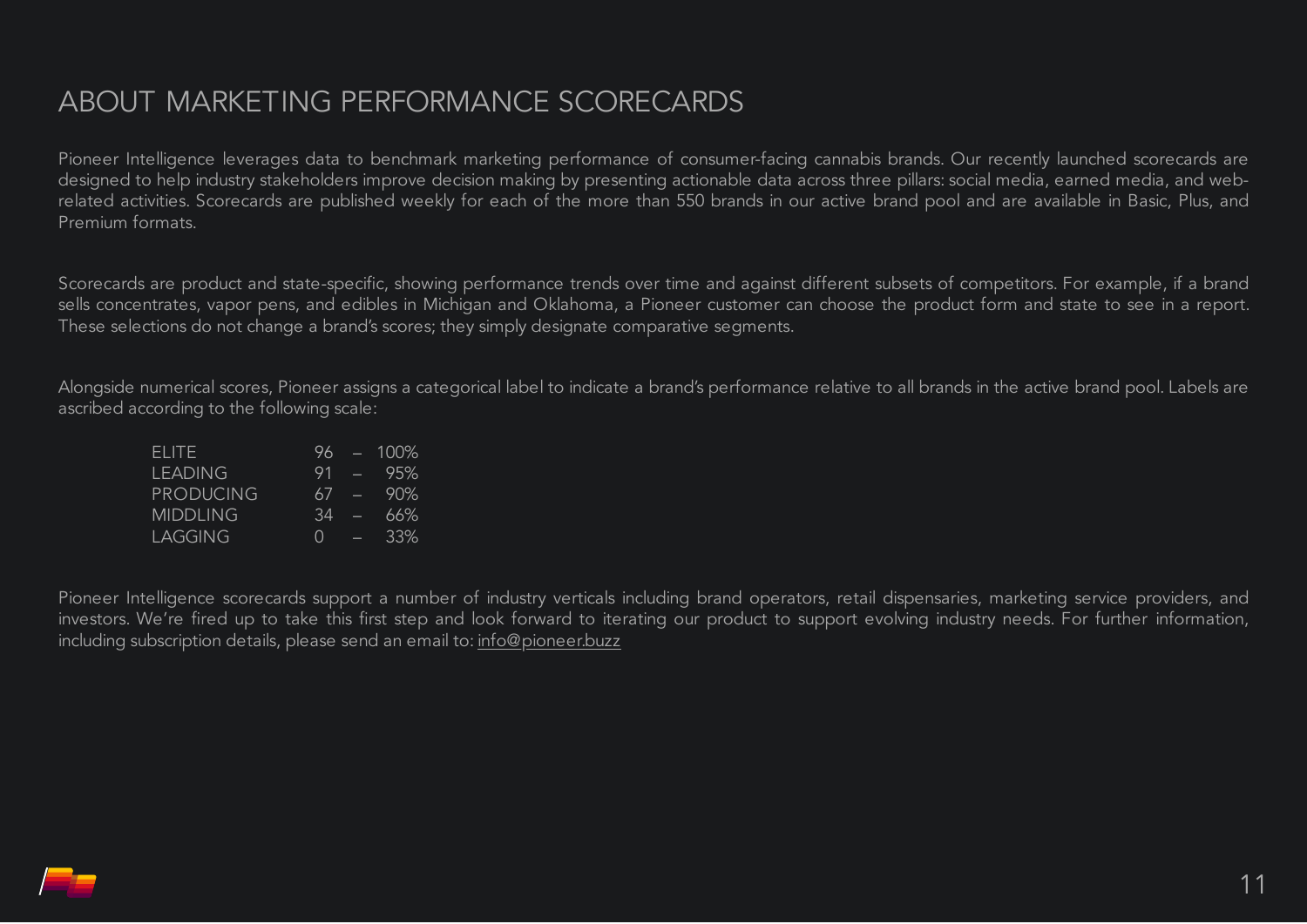Pioneer Intelligence explores marketing performance of licensed U.S. cannabis brands that sell cannabis products with a minimum of 0.3% THC. We track brand marketing performance across three pillars: social media, earned media, and web-related activities.

Our database grows weekly by more than 90,000 data points. At the conclusion of our designated Thursday to Wednesday week, we compare brand performance on each of 200 plus weighted features. Through dimension reduction, we produce pillar and sub pillar scores that are normalized onto a one-thousand point scale. These scores are presented as ranks and equivalent percentiles. While some source data values are direct, others are extrapolated; Pioneer increases accuracy of extrapolated data by taking the average of multiple data sources. Pioneer's source data comes from a group of globally-recognized, well-respected data providers.

At present, Pioneer Intelligence has more than 550 brands in our active brand pool and another 250 brands in our pipeline. Once we have six months of historical data, a pipeline brand can be activated. Lists of both active and pipeline brands can be found at pioneer.buzz/brands.

Pioneer Intelligence examines both absolute position and relative change. For example, in terms of Instagram Followers, absolute position compares the number of followers one brand account has against the number of followers from each of the other accounts in our active brand pool. Relative change compares the delta (growth or shrinkage) in follower count. In most cases, relative change includes three time periods: current week versus previous week (WoW), last 4 weeks versus preceding 4 weeks (MoM) and last 13 weeks versus preceding 13 weeks (QoQ).

When Pioneer Intelligence launched in June 2019, our scoring construct reflected brand marketing HEAT; we prioritized relative change over absolute position. Recently, we implemented a second scoring construct called STRENGTH; the weighting of this newer algorithm favors absolute position over relative change. HEAT and STRENGTH constructs are composed of nearly identical sets of features. HEAT scoring is available on all Pioneer scorecards. STRENGTH scoring can be found on the Premium-tiered scorecard.

In terms of its composition, Pioneer's Overall Index Score values social media and web activity performance closely. Earned media's value is less.

Neither our data sources nor our scoring algorithms are fixed. Pioneer Intelligence is continually expanding our data set and periodically adjusting our feature weightings in order to ensure we remain an effective, unbiased measure of brand marketing performance for the cannabis industry.

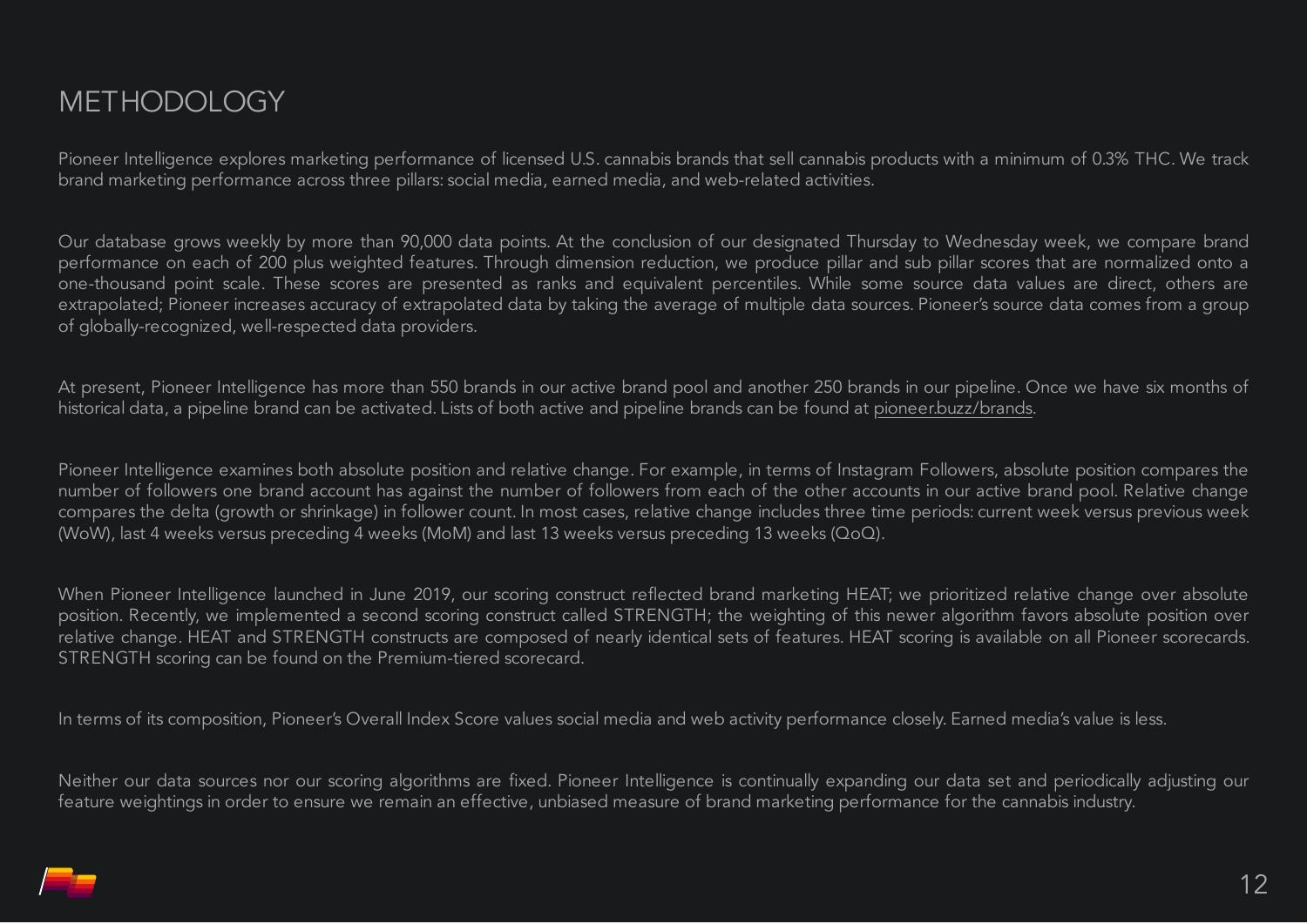# PILLARS AND SUB PILLARS DEFINED

Social Media measures brand activity on select third party platforms. Scoring is derived primarily, but not exclusively, through analysis of Instagram (IG) activity. Valid IG data for a given week is included provided the account has posted within 60 days. Data limitations on Private IG accounts cap potential social scores below those operating other types of accounts.

Audience Size — calculation factors include follower base size and growth rate.

Audience Health — calculation factors include perceived share of real followers versus total followers; passion assessment based on follow-back activity; and follower base growth rate.

Engagement Rate — calculation factors include ratio of likes and comments versus number of followers; changes in aforementioned ratio of likes and comments versus number of followers; and quality of interactions, whereby comments are valued more than likes.

**Earned Media** measures brand presence in online news. Calculation factors include publication reach, brand prominence and brand relevance within a given article as well as how an article is shared through social media. Our filters limit influence of market research papers, certain financial news and awareness gained through paid circulation of press releases. While we enjoy industry-leading coverage across U.S. media, not every publisher is included.

> Impact — calculation factors include publication prominence (defined as to what extent is coverage coming from more recognized, national or international sources); brand mentions in an article title and brand mentions in an article's first paragraph.

Social Echo— calculation factors include a weighted number of shares a given article accumulates on Twitter, Facebook and Reddit platforms.

Web Activities measures website traffic, visitor behavior as well as keyword and backlink profiles that can indicate a site's relative-strength.

Keywords — calculation factors include the number of, and change in, words or terms used to identify content on a webpage. Related to search queries, sites with strong keyword profiles typically generate more organic visits.

Backlinks — calculation factors include the number of, and change in, web links connecting to a brand's website from other websites. Backlink profiles generally reflect content quality and/or brand popularity. Backlinks drive traffic directly and also inform search engine results, thereby generating website visits indirectly. Backlink values vary based on link type and source.

Traffic — calculation factors include number of website visits -- segmented by device (desktop/mobile) and type (unique/total visits); website visits specifically through search and on-site behavior measurements (pages per visit, duration and bounce rate).